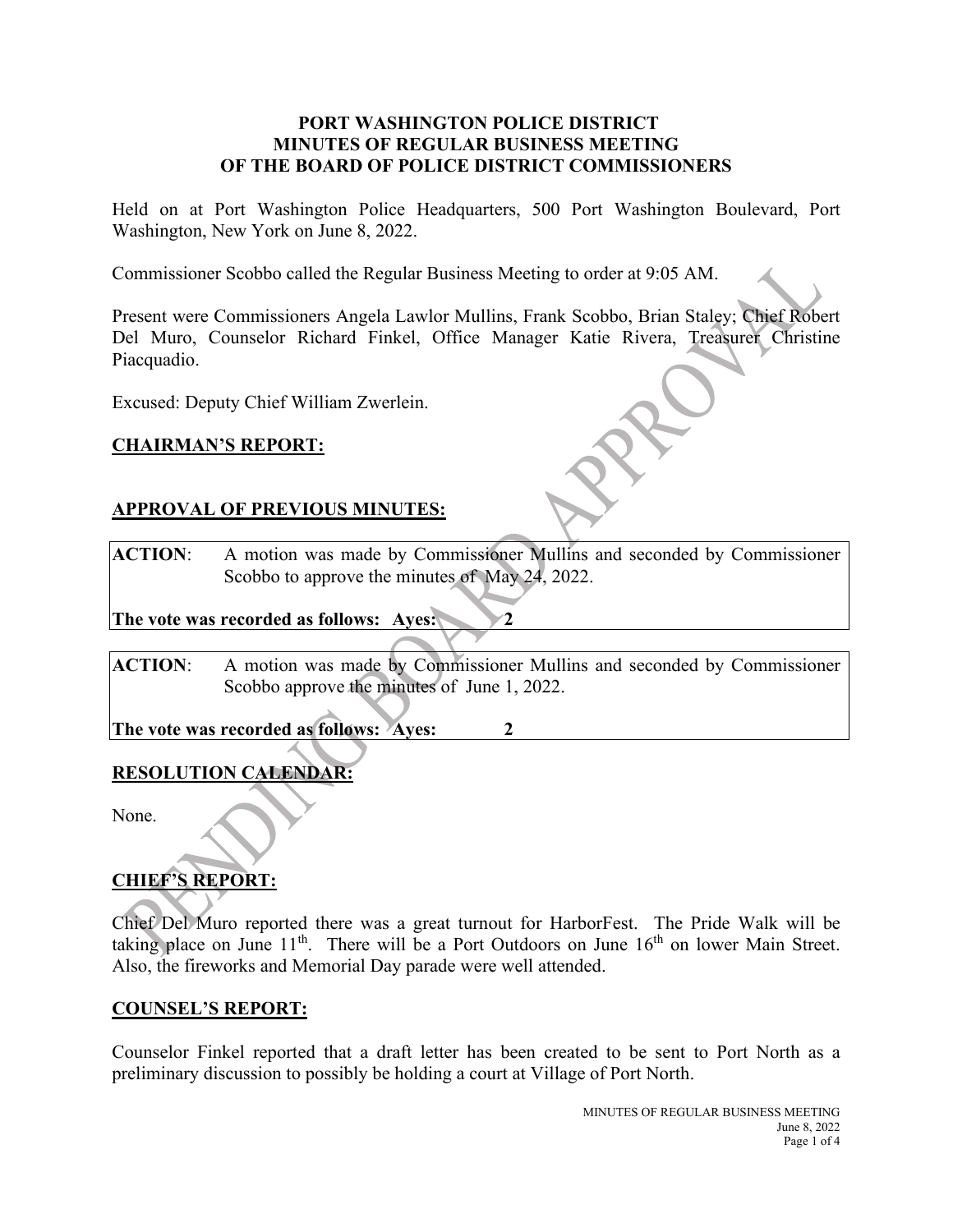Pending litigation will be discussed in Executive Session.

## **SECRETARY'S REPORT:**

None.

# **TREASURER'S REPORT:**

Commissioner Staley arrived at the meeting at 9:16 AM.

**ACTION:** A Motion was made by Commissioner Mullins and seconded by Commissioner Scobbo to approve the June 6, 2022 in the amount of \$348,752.85.

**The vote was recorded as follows: Ayes: 3**

## **OLD BUSINESS:**

## **Premier One MOU –**

**ACTION:** A Motion was made by Commissioner Staley and seconded by Commissioner Mullins to enter into the Premier One MOU with Nassau County and the Village of Floral Park.

**The vote was recorded as follows: Ayes: 3**

Public Relations Firm RFP – Three proposals were received. They were received from ZE Communications, John Guilfoil Public Relations, Strategic Planning and Communications. This matter was tabled until the June 22, 2022 meeting.

# **NEW BUSINESS:**

Mobile LPR's – Chief Del Muro reported the District is in need of purchasing new mobile LPR's. it was recommended to purchase from Vigilant Solutions as the District already has fixed plate readers from Vigilant Solutions.

**ACTION:** A Motion was made by Commissioner Mullins and seconded by Commissioner Staley to purchase eight mobile license plate readers from Vigilant Solutions in the amount of \$114,850.00 to be paid from Asset Forfeiture.

**The vote was recorded as follows: Ayes: 3**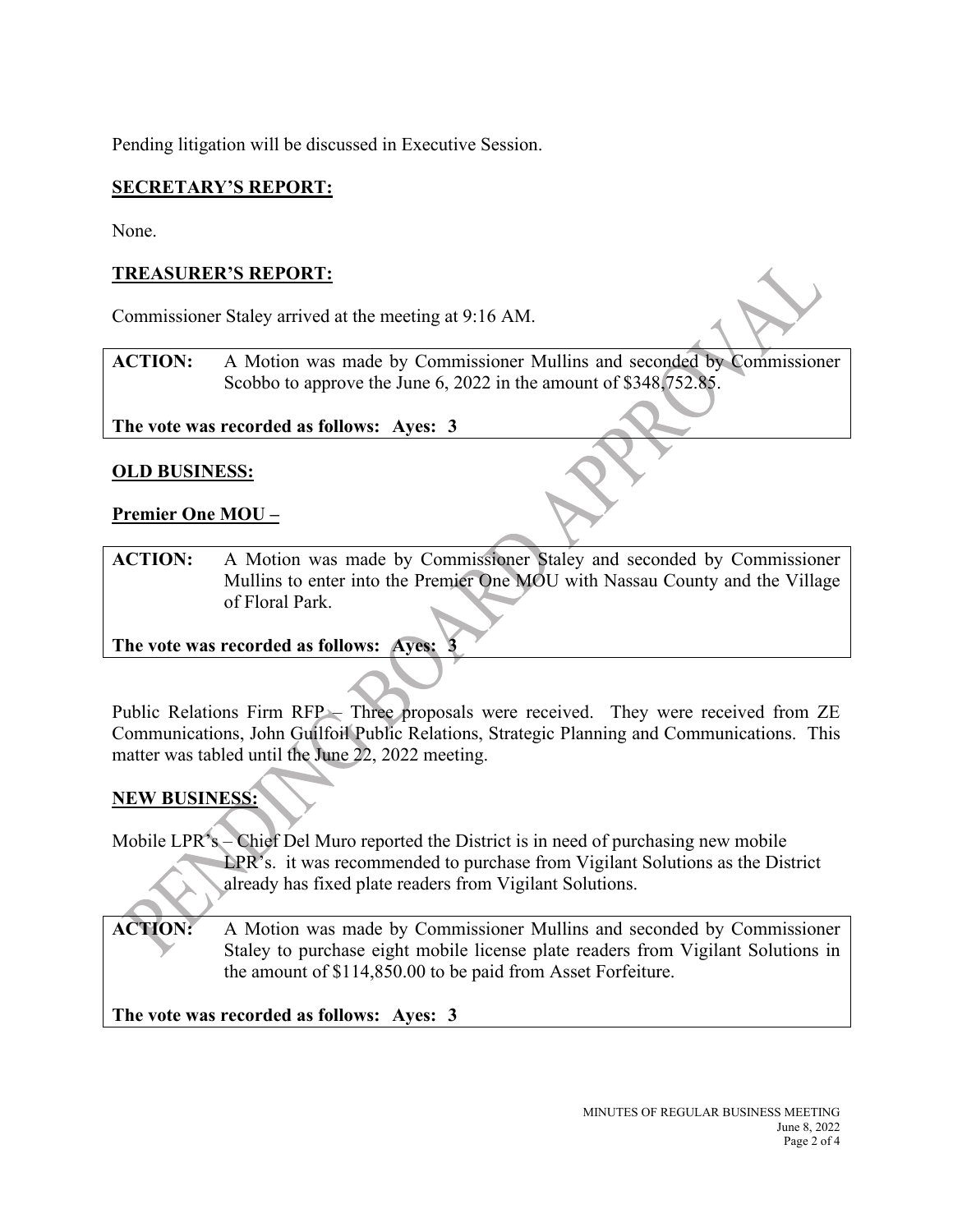Mobile Hydraulic Breeching Tools -

**ACTION:** A Motion was made by Commissioner Scobbo and seconded by Commissioner Staley to approve the expenditure up to and not to exceed \$7500.00 for mobile hydraulic breeching tools

**The vote was recorded as follows: Ayes: 3**

## **UPCOMING SCHEDULE OF MEETINGS:**

- June 22, 2022 7:00 PM Regular Business Meeting
- 

• July 6, 2022 9:00 AM Regular Business Meeting • July 20, 2022 7:00 PM Regular Business Meeting

### **PUBLIC FORUM/PUBLIC SAFETY:**

A member of the public commended the Chiefs office for staying vigilant and forward-thinking regarding training for active shooter situations.

Also, a question was asked about the real estate appraisal. Chief Del Muro reported there is discussion regarding said property.

A comment was made about more homeless in town. A discussion was held regarding the services available to any homeless person in need.

A member of the public asked the need for mobile LPR's.

**ACTION:** A Motion was made by Commissioner Scobbo and seconded by Commissioner Mullins to go into executive session at 9:49 AM to discuss pending litigation.

**The vote was recorded as follows: Ayes: 3**

**ACTION:** A Motion was made by Commissioner Mullins and seconded by Commissioner Staley to go back into public session at 10:16 AM.

**The vote was recorded as follows: Ayes: 3**

**ACTION:** A Motion was made by Commissioner Mullins and seconded by Commissioner Staley to adjourn the public meeting at 10:17 AM.

**The vote was recorded as follows: Ayes: 3**